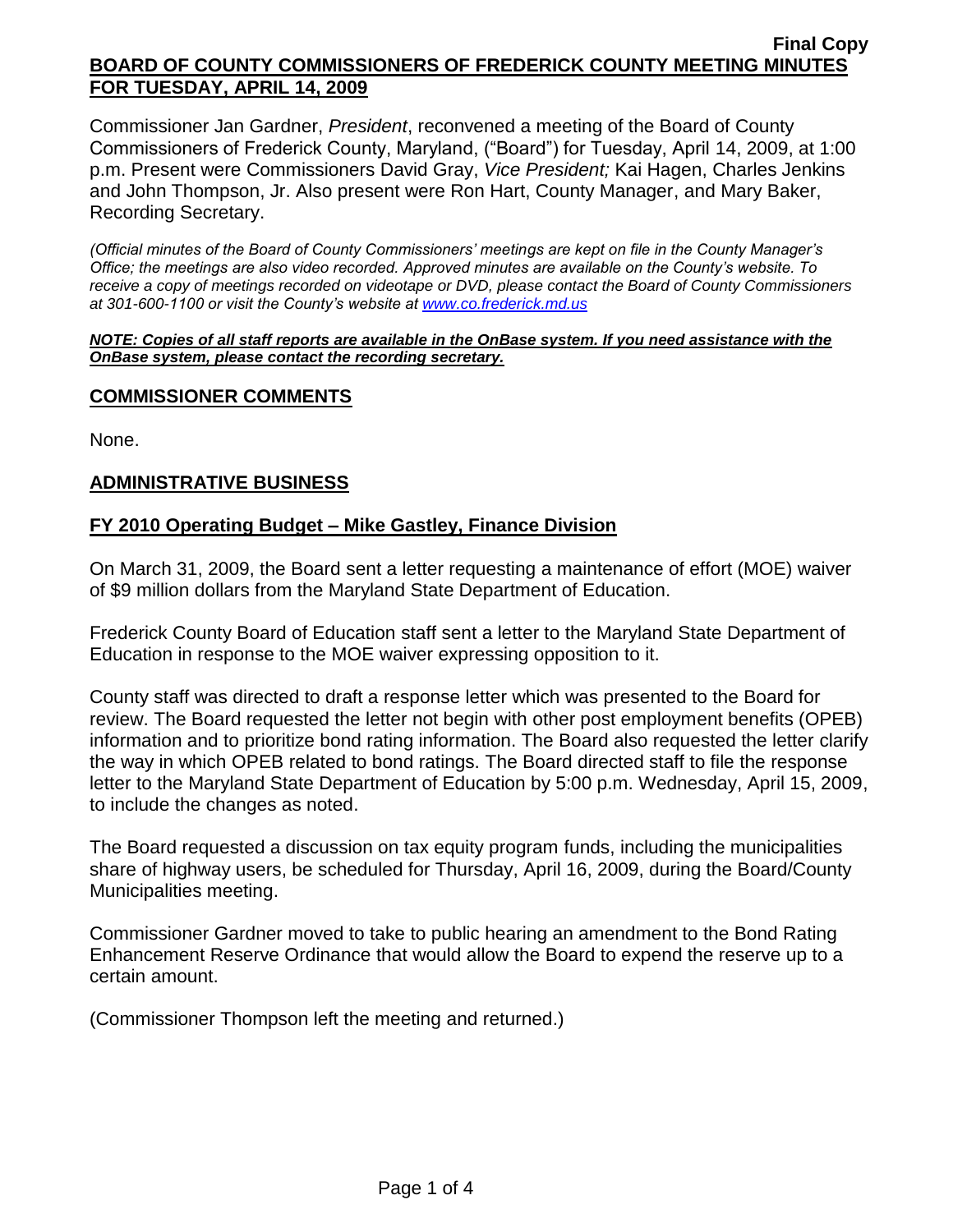Commissioner Gardner inquired if the state increased or decreased funding to Frederick Community College (FCC).

Mr. Gastley noted he was uncertain as of this week.

The Board requested a meeting with the FCC Board at 3:00 p.m. on Tuesday, April 21, 2009, to discuss the budget.

(Commissioner Hagen left the meeting and returned.)

Jack Markey, Emergency Management Division, requested to fill the vacant communications positions in exchange for the systems manager positions (the systems manager positions would be permanently frozen) leaving a difference in \$20,000, which he requested the difference in funds be placed in reserve.

There was Board consensus to approve Mr. Markey's request.

(Commissioner Gardner left the meeting and returned.)

(Commissioner Jenkins left the meeting and returned.)

There was Board consensus to eliminate two (2) seasonal positions and approve the vacant park ranger position for the Parks and Recreation Division. It was also noted there was no opposition of part-time staff filling the park ranger position, which would result in funding being reduced from \$48,566 to \$29,213.

(Commissioner Thompson left the meeting and returned.)

On line 30 of the FY 2010 preliminary appeals spreadsheet, there was Board consensus to approve the continued use of a pool vehicle through FY 2010 by the County Fire Marshall's Office. This item would be reevaluated in a later year. Commissioner Thompson was opposed.

There was unanimous opposition to the urban fire tax district item.

There was a 4-1 vote with Commissioner Thompson opposed, in favor of the suburban fire tax district items, which included the lease purchase of one (1) pumper, two (2) tankers, radios and equipment for the vehicles, and the purchase of two (2) life-pak 15's as presented.

Staff reviewed the state requirements to access/use bond rating enhancement funds.

Staff advised the state required maintenance of the bond rating enhancement fund once it was established.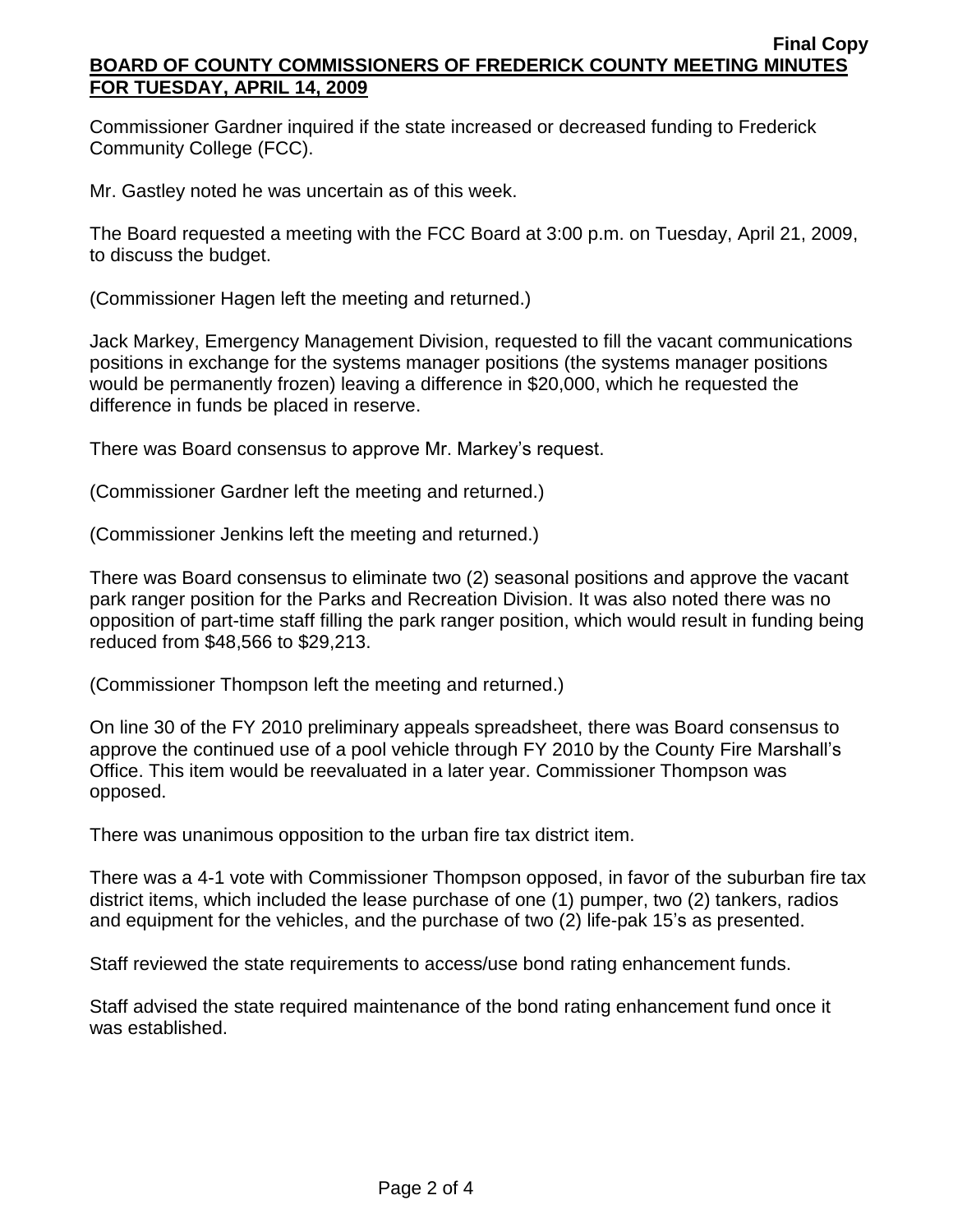In order to access the bond rating enhancement funds, the issue must go to public hearing. The hearing was to include a review and possible amendments to the county's ordinance, and an understanding that the withdrawn amount must be restored.

The Board requested *"exigent"* circumstances be redefined to "*extreme"* circumstances as determined by the Board.

Commissioner Gardner passed the gavel to Commissioner Gray.

Commissioner Gardner moved to take the bond rating enhancement fund item and the proposed amended ordinance (Section 1-8-405c), which was to state "*or to address budget needs as determined by the Board,*" to public hearing. Commissioner Hagen seconded the motion that passed 3-1-1 with Commissioner Thompson opposed and Commissioner Jenkins abstained.

Commissioner Hagen moved to remove Section D and replace with "*restore funds as deemed appropriate by the Board.*" Commissioner Gray seconded the motion that passed 4-1 with Commissioner Thompson opposed.

Commissioner Gray passed the gavel to Commissioner Gardner.

Commissioner Gray moved to remove Sections C and D from the ordinance. Commissioner Hagen seconded the motion that passed 4-1 with Commissioner Thompson opposed.

The Board directed staff to resume the budget discussion on Thursday, April 23, 2009.

Commissioner Gray moved to take the tax status report fee increase from \$10 to \$20 to public hearing. Commissioner Gardner seconded the motion that passed 5-0.

Commissioner Gardner requested a daytime worksession meeting to discuss a change in the hotel tax full administration fee recovery from three-percent (3%) to five-percent (5%). The Board approved the request by unanimous consent.

## **COMMISSIONERS COMMENTS**

None.

## **PUBLIC COMMENTS**

None.

## **QUESTIONS – PRESS**

None.